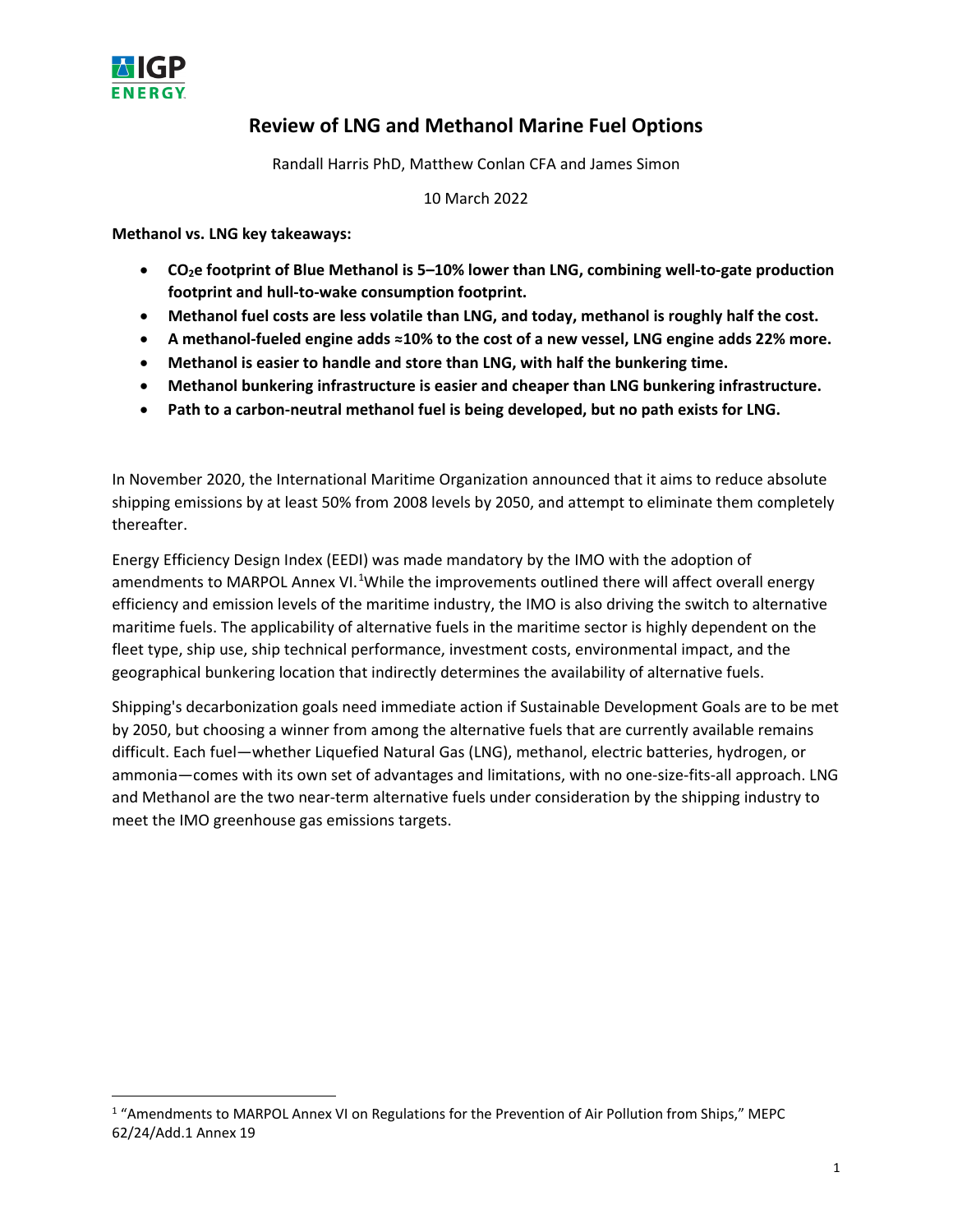

 $\overline{\phantom{a}}$ 

# **CO<sub>2</sub>e REDUCTION**

The adoption of low-carbon and net carbon-neutral fuels for long-range (LR) and medium-range (MR) vessels is more challenging than for smaller vessels travelling shorter routes. Using fuels with lower energy content than petroleum, such as LNG and methanol, will require some substantial vessel redesigns, not least because their fuel tanks would need to be

expanded to store enough energy for longer deep-sea travel.

Between LNG and methanol, methanol is better for the environment as it has a lower  $CO<sub>2</sub>e$  $CO<sub>2</sub>e$  $CO<sub>2</sub>e$  footprint<sup>2</sup> and, even if some methanol slips through the combustion process to the exhaust, it doesn't have the same global warming consequence as methane slip. Maersk, a leader in clean marine transport, has said that they "will not use LNG as a marine fuel, because of the methane slip problems with it."<sup>[3](#page-1-1)</sup>

Figure 1 depicts the measurements of an LNG ship's emissions. <sup>[4](#page-1-2)</sup> Note that the methane emissions are only about 5% of  $CO<sub>2</sub>$  emissions as measured in parts per billion. However, because the 20-year Global Warming Potential (GWP) of methane is 87 times as great as  $CO<sub>2</sub>$ , the emissions of methane are much more problematic than the  $CO<sub>2</sub>$ emissions. Ultimately, the effective reduction in  $CO<sub>2</sub>$  emissions realized by this LNG vessel is offset by the increased  $CO<sub>2</sub>e$  emissions from the methane slip. By contrast, methanol that might slip to the exhaust in



*Figure 1. Measured methane slip from LNG ship.*

a dual-fuel engine is not a GHG, and has a half-life of less than a few hours in the air.

For ship owners reporting, understanding the full life cycle  $CO<sub>2</sub>e$  emissions of using LNG and methanol will be required. The Well-to-Gate, or Product Life Cycle Assessment, is an important component in evaluating fuel sourcing.

In addition to evaluating the emissions created by combusting the fuels, a Product Life Cycle Assessment (PLCA) for alternative marine fuels includes both the emissions created during the extraction of the natural gas and its conversion to a liquid fuel, either mechanically to LNG or chemically to methanol. While there is one basic process for producing LNG, there are several processes for converting natural gas to methanol fuel. Here we introduce the difference between i) traditional grey methanol, ii)

<span id="page-1-0"></span> $2$  CO<sub>2</sub>e - carbon dioxide equivalent - created by the Intergovernmental Panel on Climate Change (IPCC) in order to compare the effects of gases with different global warming potential

<span id="page-1-2"></span><span id="page-1-1"></span><sup>&</sup>lt;sup>3</sup> F Toud, "Is methanol the best fuel to meet shipping's green goals?" Ship Technology Journal, September 2, 2021 <sup>4</sup> T Grönholm et al, "Evaluation of Methane Emissions Originating from LNG Ships Based on the Measurements at a Remote Marine Station" Environ. Sci. Technol. 2021,55,13677−13686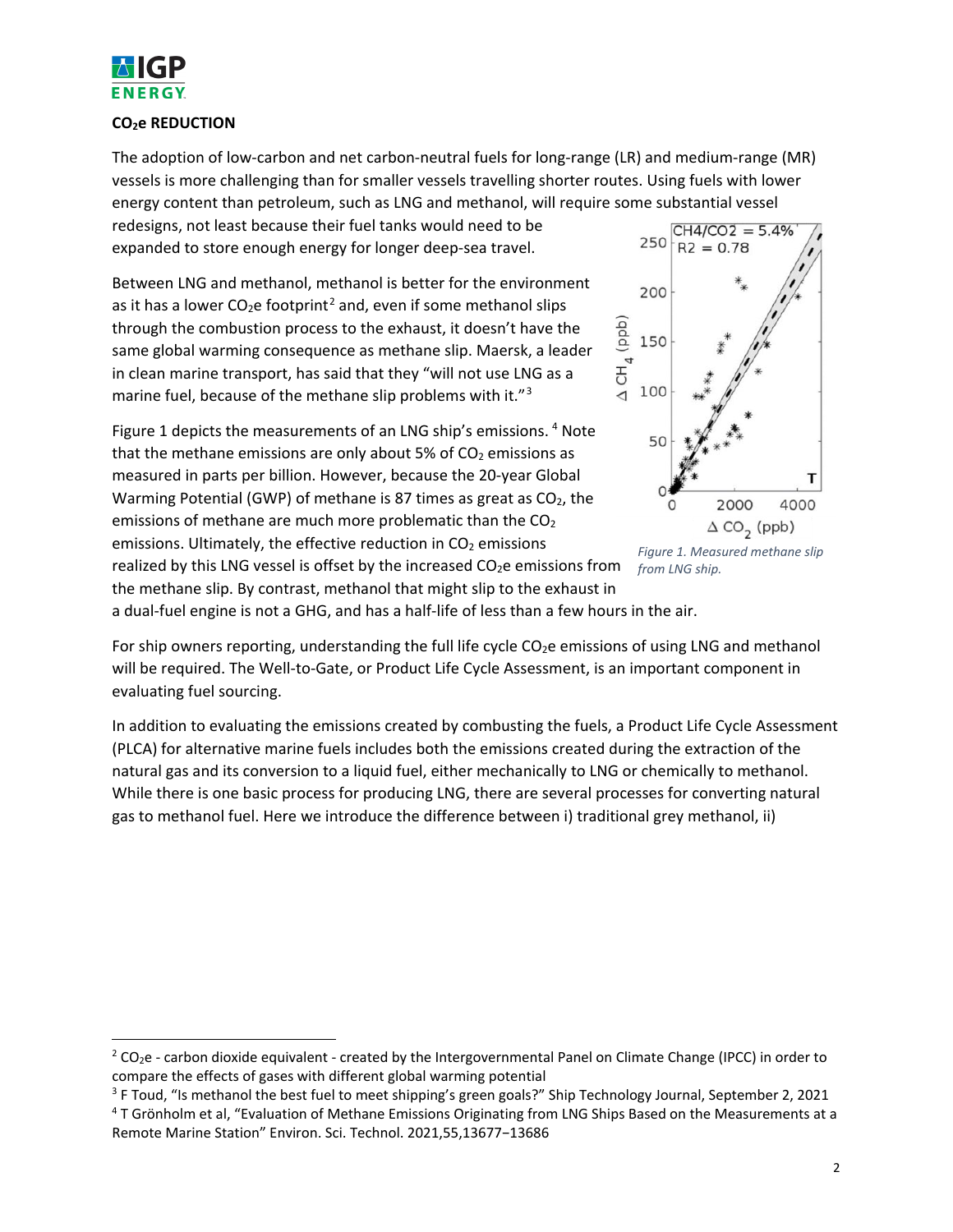

advanced grey methanol, iii) blue methanol, and iv) green methanol. While the final methanol produced is chemically identical, the conversion processes offer significantly different emission profiles.



*Figure 2 - . IMO MEPC 75/7/15. Reduction of GHG Emissions from Ships, Fourth IMO GHG Study 2020 – Final report. Dated 29 July 2020. While the details of accounting are not yet published, they will require ship owners to include the Product Life Cycle of the fuel, above as Well to Gate, to which must be added emissions from transport of fuel, bunkering and emission for ship usage.*

- *Traditional Grey Methanol*, the majority of all methanol commercially available in the world today, utilizes a Steam Methane Reformer (SMR) that burns significant quantities of natural gas in a fired heater to raise the temperature of catalyst-filled tubes, which convert feedstock natural gas into a syngas<sup>[5](#page-2-0)</sup> that allows for further processing into methanol.
- *Advanced Grey Methanol* uses a newer, advanced process where the natural gas conversion to syngas occurs in a sealed vessel, an Autothermal Reformer (ATR), where only the natural gas feedstock is heated, greatly reducing the amount of fuel consumed and the corresponding emissions.
- *Blue Methanol* is a more advanced process that uses an ATR, but only a portion of the produced syngas is converted to hydrogen and pure carbon dioxide  $(CO<sub>2</sub>)$ , and the hydrogen (rather than natural gas) is combusted for the required heat for the ATR, thereby generating no carbonbased emissions; the pure  $CO<sub>2</sub>$  produced from the syngas is either permanently sequestered underground or used to manufacture additional products, not emitted into the atmosphere. The end result is a near zero-carbon methanol production process.
- Green Methanol is produced from captured CO<sub>2</sub> and hydrogen electrolyzed from water with all required electrical power coming from renewable sources. While technically feasible, the cost of the Green Methanol process is considerably higher than Grey Methanol or Blue Methanol production processes at this time.<sup>[6](#page-2-1)</sup> Green Methanol will need 10+ MWh of renewable power, wind or solar, for each metric ton of product (which requires access to large quantities of land), together with a significant amount of fresh water at a location that is close to a waterway allowing green methanol to be easily transported. These challenges are quite significant and commercially challenging, therefore, it is not considered in this paper as a scalable near-term marine fuel.

<span id="page-2-0"></span> $5$  Syngas is a mixture of hydrogen and carbon monoxide at a ratio of approximately 2 to 1

<span id="page-2-1"></span><sup>6</sup> Electrolyzer manufacturer ThyssenKrupp estimates the production cost of Green Methanol at ≈\$800/MT when assuming renewable electricity costs of \$0.04/kWh. Each MT of Green Methanol requires 10+ MWH of renewable electricity: Every \$0.01/kWh of power costs = \$100+/MT of production cost of Green Methanol.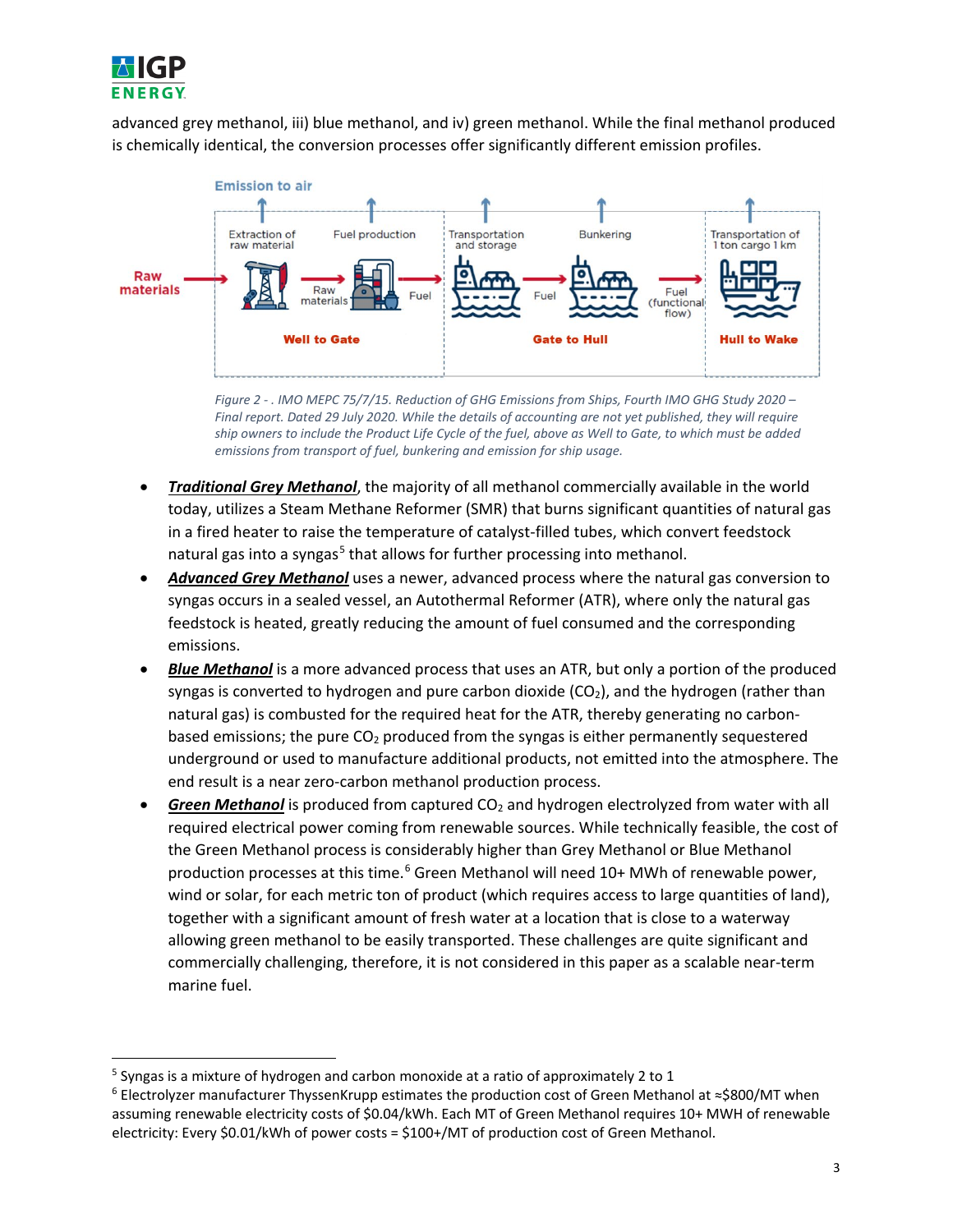

Product Life Cycle Assessments presented below follow the ISO 14040 series standards that address quantitative assessment methods for the assessment of the environmental aspects of a product or service in its entire life cycle stages. The GHG emissions are estimated using the IPCC Fifth Assessment Report global warming potentials for methane and nitrous oxide across two time scales: 100 years (gCH<sub>4</sub>  $= 36$  g CO<sub>2</sub>e and gN<sub>2</sub>O = 298 g CO<sub>2</sub>e and CO<sub>2</sub> -1) and 20 years (gCH<sub>4</sub> = 87g CO<sub>2</sub>e, g N<sub>2</sub>O = 268 gCO<sub>2</sub>e and  $CO<sub>2</sub> = 1$ <sup>[7](#page-3-0) [8](#page-3-1)</sup> Considering the lifespans of LR and MR vessels are in the 25 year range and the IMO goal to reach net zero by 2050, the 20-year GWP values are the most relevant.

|                         |              |               |                                          |               | Storage                                    |                             |               |
|-------------------------|--------------|---------------|------------------------------------------|---------------|--------------------------------------------|-----------------------------|---------------|
|                         |              | Production    | <b>Gathering</b><br>&<br><b>Boosting</b> | Processing    | Pipeline &<br>$\rightarrow$<br>Compression | Conversion<br>$\rightarrow$ | <b>TOTAL</b>  |
|                         |              | t Co2e/t fuel | t Co2e/t fuel                            | t Co2e/t fuel | t Co2e/t fuel                              | t Co2e/t fuel               | t Co2e/t fuel |
| <b>LNG</b>              | 100 year GWP | 0.140         | 0.110                                    | 0.170         | 0.18                                       | 0.280                       | 0.880         |
|                         | 20 year GWP  | 0.280         | 0.170                                    | 0.230         | 0.270                                      | 0.280                       | 1.230         |
|                         |              |               |                                          |               |                                            |                             |               |
| <b>Grey Traditional</b> | 100 year GWP | 0.070         | 0.055                                    | 0.085         | 0.090                                      | 0.830                       | 1.130         |
| <b>MeOH</b>             | 20 year GWP  | 0.140         | 0.085                                    | 0.115         | 0.135                                      | 0.830                       | 1.305         |
|                         |              |               |                                          |               |                                            |                             |               |
| <b>Grey Advanced</b>    | 100 year GWP | 0.070         | 0.055                                    | 0.085         | 0.090                                      | 0.240                       | 0.540         |
| <b>MeOH</b>             | 20 year GWP  | 0.140         | 0.085                                    | 0.115         | 0.135                                      | 0.240                       | 0.715         |
|                         |              |               |                                          |               |                                            |                             |               |
| <b>Blue MeOH</b>        | 100 year GWP | 0.070         | 0.055                                    | 0.085         | 0.090                                      | 0.050                       | 0.350         |
|                         | 20 year GWP  | 0.140         | 0.085                                    | 0.115         | 0.135                                      | 0.050                       | 0.525         |
|                         |              |               |                                          |               |                                            |                             |               |
| <b>MGO</b>              | 100 year GWP | 18.889        | 2.196                                    | 23.282        | 0.879                                      | 20.793                      | 66.040        |
|                         | 20 year GWP  | 51.648        | 2.196                                    | 23.282        | 0.879                                      | 20.793                      | 98.798        |

*Figure 3. This table breaks down the Product Life Cycle Assessment, Green House Gas emissions from the cradle (the well head) to the product at the manufacturer's gate for LNG, and the three variations of methanol production. LNG*  values are from a recent study completed of the Cheniere LNG plant on the US Gulf Coast and are one of few studies *using regionally sourced emission values rather than national averages.[9](#page-3-2) Methanol conversion values are from engineered mass balances performed by Haldor Topsøe or approved US EPA permits. The lower methanol values prior to conversion reflect that a ton of produced methanol contains only a half-ton of natural gas with the balance being oxygen added in the conversion process.*

Three engine manufacturers have come to dominate the market for the giant low-speed two-stroke diesel engines used in the largest LR and MR vessels, bulk carriers, and tankers: MAN SE of Germany, Mitsubishi Shipbuilding, part of Mitsubishi Heavy Industries of Japan;<sup>[10](#page-3-3)</sup> and Wärtsilä of Finland.<sup>11</sup> All offer new and conversion to LNG or methanol dual-fuel options.

l

<span id="page-3-1"></span><span id="page-3-0"></span><sup>&</sup>lt;sup>7</sup> The IPCC (2018) Special Report on Global Warming of 1.5°C suggests that limiting warming to 1.5°C requires anthropogenic methane emissions to begin to decline immediately and to be at least 35% below 2010 levels by 2050. Given that methane has strong warming effects, using the 20-year GWP better aligns with the 2050 goals. <sup>8</sup> The IPCC Sixth Assessment Report released in 2021 includes moderately lower GHG assessments for methane  $(gCH_4 = 30g CO_2e$  for 100 GWP and  $gCH_4 = 83g CO_2e$  for 20-year GWP), implying 100-year GWP levels for preconversion CO2e emissions, which are dominated by methane leakage, would be 15-20% lower if calculated using the IPCC's latest assessments.

<span id="page-3-2"></span><sup>&</sup>lt;sup>9</sup> S Roman-White, J Littlefield, K Fleury, D Allen, P Balcombe, K Konschnik, J Ewing, G Ross, and F George." LNG Supply Chains: A Supplier-Specific Life-Cycle Assessment for Improved Emission Accounting" ACS Sustainable Chem. Eng. 2021, 9, 10857−10867

<span id="page-3-3"></span><sup>10</sup> MHI is a licensee of Wärtsilä

<span id="page-3-4"></span><sup>&</sup>lt;sup>11</sup> The Swiss company, Wärtsilä Switzerland Ltd., responsible for the low-speed, two-stroke engine within Wärtsilä, was merged with China State Shipbuilding Corporation (CSSC) in early 2015 and renamed Winterthur Gas & Diesel Ltd. (WinGD). In 2016, Wärtsilä Corporation transferred its remaining shares of WinGD to CSSC making WinGD 100% owned by CSSC.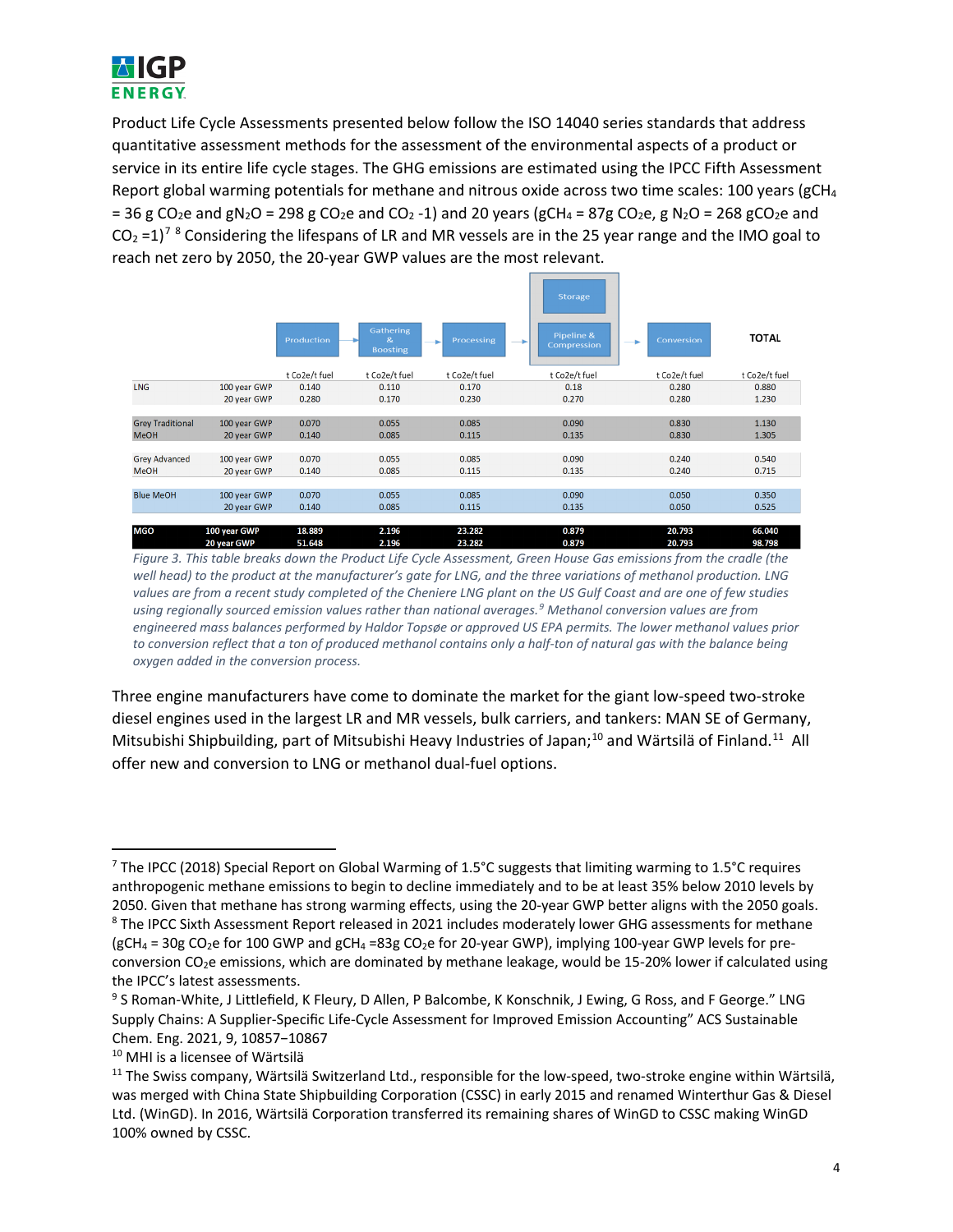

Hull-to-wake emissions represent the values associated with burning the fuels in a given engine and the load it is operating under. When combusted all carbon-based fuels combine one carbon atom plus two oxygen atoms to yield one carbon dioxide molecule and heat. Each fuel has a specific carbon content which provides an emission coefficient expresses as kg  $CO<sub>2</sub>/kg$  fuel. Traditional Marine Gas Oils (MGOs)

emit approximately 3.200 kg  $CO<sub>2</sub>/kg$  fuel while LNG emits 2.750 kg  $CO<sub>2</sub>/kg$  fuel and methanol emits 1.375 kg  $CO<sub>2</sub>/kg$  fuel if completely combusted. However, since the objective of the combustion is to produce useful work—in this case turning a propeller shaft—the efficiency of the engine plays a large role. LNG and methanol engines have similar thermal efficiencies. Each dual-fuel engine utilizes MGO as a pilot fuel to assist in the combustion, LNG requires 10% MGO and methanol 1.5% MGO. Ultimately, the hullto-wake GHG emissions for a methanol engine (69.1 g/MJ) are slightly better than an LNG engine (75 g/MJ). $^{12}$  $^{12}$  $^{12}$ 

*Single screw, slow speed, two- stroke diesel engine propulsion options for large ships are well established. For a given ship there is no unique solution, rather there is a cluster of solutions whose acceptability is dependent upon the hull form and final choice of prime mover. Assumed throughout our analysis is a 12,500 TEU ship that requires a 67.3 MWh power source to deliver (after shaft line losses) 65.9MWh at 90 RPM on a 9,700mm six blade propeller driven by a tail shaft diameter of 1,042mm experiencing 7,140 N.m of torque. Both two -stroke dual-fuel engines (LNG and methanol) have a thermal efficiency of approximately 48%. This requires 504,720 MJ/h of energy in the fuel.*

*Figure 4. Reference vessel used in assumption throughout document*

Blue Methanol provides a comparable/lower GHG emission profile than LNG in the Well-to-Gate production process as well as a lower GHG emission profile in the Hull to Wake consumption process, indicating that Blue Methanol is a superior fuel to reduce GHG emissions for the shipping business.

|                      |              | Grams of $CO2e$ per MJ |         |          |  |  |
|----------------------|--------------|------------------------|---------|----------|--|--|
|                      |              | Well to                | Hull to |          |  |  |
|                      |              | Gate                   | Wake    | Combined |  |  |
| <b>LNG</b>           | 100 year GWP | 18                     | 75      | 93       |  |  |
|                      | 20 Year GWP  | 25.1                   | 75      | 100.1    |  |  |
| Traditional (SMR)    | 100 year GWP | 56.5                   | 69.1    | 125.6    |  |  |
| Grey Methanol        | 20 Year GWP  | 65.3                   | 69.1    | 134.4    |  |  |
| Advanced (ATR)       | 100 year GWP | 27                     | 69.1    | 96.1     |  |  |
| <b>Grey Methanol</b> | 20 Year GWP  | 35.8                   | 69.1    | 104.9    |  |  |
| Blue (ATR)           | 100 year GWP | 17.5                   | 69.1    | 86.6     |  |  |
| Methanol             | 20 Year GWP  | 26.3                   | 69.1    | 95.4     |  |  |
| <b>MGO</b>           | 100 year GWP | 66.0                   | 74.7    | 140.7    |  |  |
|                      | 20 Year GWP  | 98.8                   | 74.7    | 173.5    |  |  |

*Figure 5. Carbon footprints of options less the variability of transport to the bunkering facility and the actual bunkering.* 

<span id="page-4-0"></span><sup>&</sup>lt;sup>12</sup> "Green Maritime Methanol WP2 Initiation and Benchmark analysis", TNO 2019 R11732 Traffic & Transport Anna van Buerenplein, The Netherlands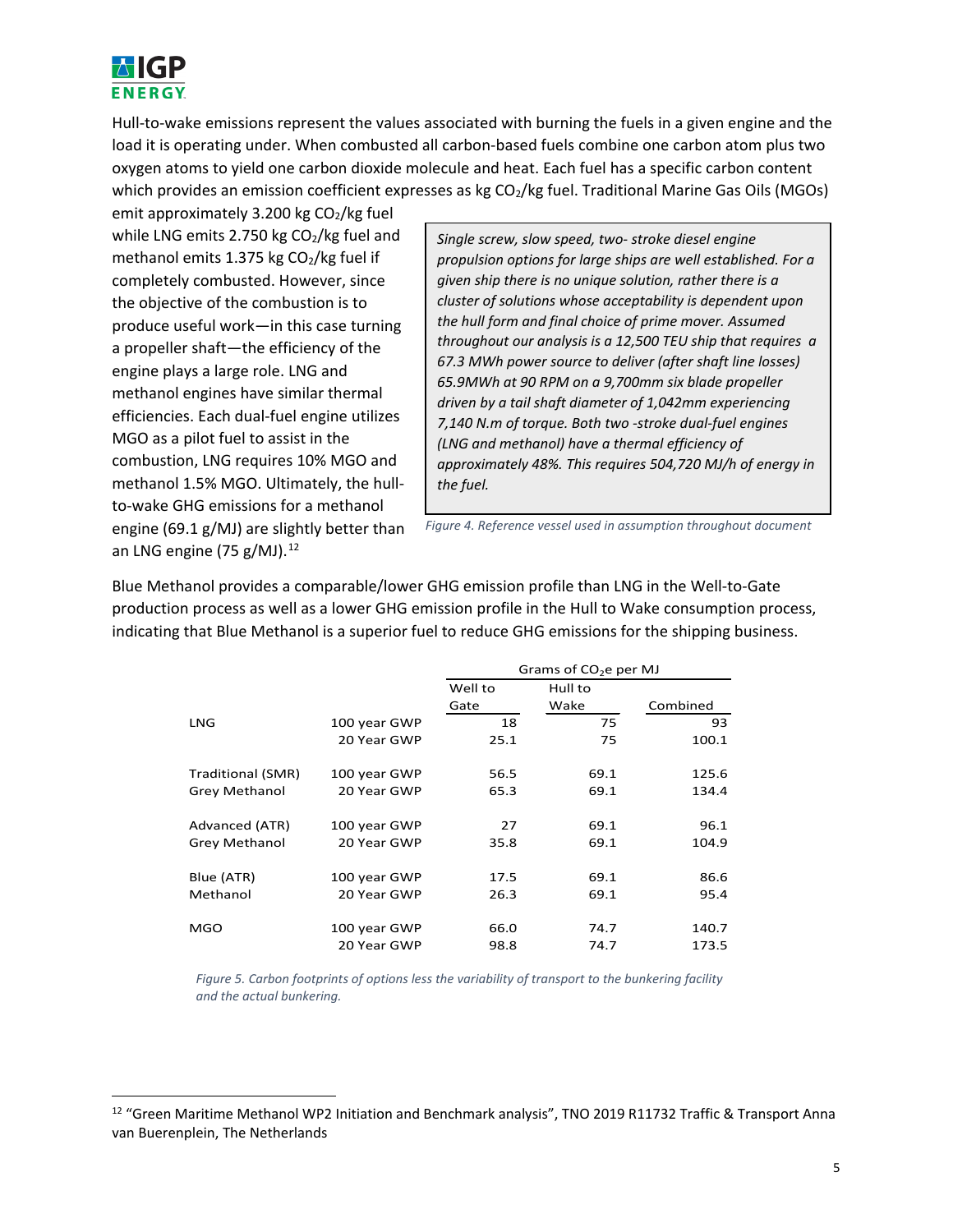

### **FUEL STORAGE AND COSTS**

Unlike LNG, methanol is well suited for storage in conventional fuel tanks which can be easier to accommodate in ship designs than other low-flashpoint fuels, and under MSC.1/Circ.1621 5.2.1 can also be bound by a vessel's shell plating when stored below the lowest possible waterline. This ability to repurpose existing fuel storage infrastructure lowers the cost of retrofitting vessels to use lower-polluting fuels. Retrofitting a vessel's tanks from conventional fuel oil, ballast, or slop to hold liquid methanol fuel is substantially easier and less costly than installing LNG pressurized tanks.

The below figure illustrates i) the actual energy density of various fuels and ii) the effective density of using those fuels when considering the extra space required for proper storage/bunkering of the fuels, some of which - like LNG - require elaborate refrigerated and pressurized storage infrastructure. The result being that the effective storage densities (ship space required per unit of energy consumed) for methanol and LNG are similar.



*Figure 6. Effective energy densities. The red dots above illustrate the energy density of the fuels only. As shown, LNG fuel has both greater volumetric and gravimetric density than methanol. However, when storage tanks and necessary systems are included, represented by the blue dots, the picture changes radically for LNG because of the specialized refrigerated/cryogenic or pressurized storage that is required to bunker and utilized LNG aboard a ship. Including these specialized infrastructure requirements, the effective gravimetric density of utilizing LNG declines from ≈50 MJ/kg (fuel only) to ≈25 MJ.kg and the effective volumetric density of utilizing LNG declines from ≈26 MJ/l to ≈9 MJ/l. The additional weight and volume required to bunker and use methanol is far more modest. Methanol requires less ship space than LNG for the ship to traverse the same distance. .*

Brake Specific Fuel Consumption of a marine diesel engine (BSFC) often shortened to SFC, is a marine engineering term used to describe the fuel efficiency of an engine design. It measures the amount of fuel needed to provide useful power available at the shaft output. The energy contained in the fuel depends on the mass (kg) of the fuel, not on the volume, because the volume depends on temperature.

The below table compares values for low-pressure and high-pressure LNG internal combustion engines (ICE) with that of a methanol fueled engine using 2019 data.<sup>[13](#page-5-0)</sup> Note that testing indicates high-pressure LNG engines have less methane slip.

 $\overline{a}$ 

<span id="page-5-0"></span><sup>&</sup>lt;sup>13</sup> 1 megawatt hour (MWh) = 1,341 horsepower hours (hp h) = 3,600 MJ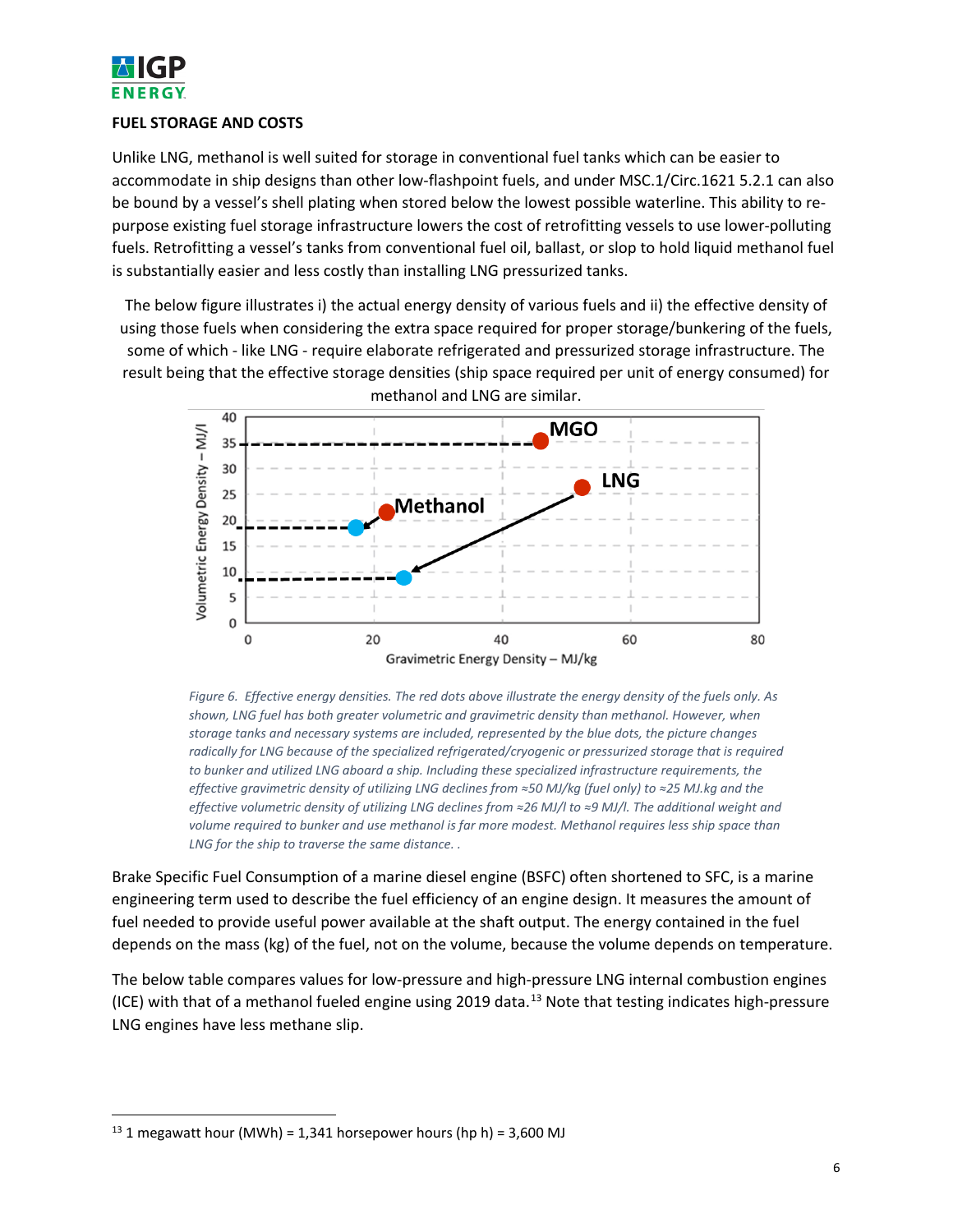#### Fuel Cost (USD/MWh Shaft Output)

|                            | 100 | 200 |
|----------------------------|-----|-----|
| $NG - LNG - ICE - 2S LPDF$ |     |     |
| $NG - LNG - ICE - 2S HPDF$ |     |     |
| $NG - Methanol - ICE$      |     |     |

*Figure 7. Energy cost for the fuel/technology pathways, taking into account the energy content and system efficiency in LR and MR vessels [USD (2019)/MWh shaft output] [14](#page-6-0)*

*LNG Costs Update: The Red Dots in the chart are based on LNG costs of about ≈\$9/MMBTU, yielding a fuel cost of \$80-\$85/MWH of Shaft Output. The range of costs was based on LNG costs of about \$7/MMBTU - \$15/MMBTU. At today's LNG price of \$30/MMBTU, the fuel costs would be about \$280/MWH of Shaft Output.* 

*Methanol Costs Update: The Red Dot in the chart is based on methanol costs of about ≈\$300/MT, yielding a fuel cost of \$104/MWH of Shaft Output. The range of costs was based on methanol costs of about \$250/MT–\$400/MT. At today's methanol price of \$425/MT, the fuel costs would be about \$150/MWH of Shaft Output.*

*Although not included in the above chart a MGO price update is: At today's global average price of \$987/MT, the fuel costs would be about \$355/MWH of Shaft Output. Assumptions: 40.2 MMBTU per MT of GMO, 50% engine efficiency as per DVN paper that provided the efficiency estimates for the LNG and Methanol engines.*

The investment cost for a methanol-powered vessel are less expensive than for an LNG-powered vessel because the methanol-powered vessel does not require expensive high-pressure fuel tanks, vapor reliquefaction equipment, and advanced fuel delivery system that the LNG-powered vessel requires.

The choice of fuels should also include an understanding of the availability and bunkering time for each fuel. The LNG bunkering process includes cooldown of equipment, hose connecting and disconnecting, and pumping, taking approximately 30 hours for complete bunkering. Methanol bunkering is comparable to MGO bunkering, averaging less than 14 hours. Building out methanol bunkering infrastructure would also be less onerous and costly than building out LNG bunkering infrastructure.

#### **LNG CHARACTERISTICS AND CONSIDERATIONS**

 $\overline{a}$ 

Liquefied natural gas (LNG) is essentially methane (CH<sub>4</sub>) that has been chilled sufficiently to reach a liquid state. Methane and methanol (CH4O) are the hydrocarbon fuels with the lowest carbon content and therefore the highest potential to reduce carbon emissions. LNG is 95+% methane with a net calorific value of 48.6 MJ/kg. Methane is also a potent greenhouse gas, <sup>[15](#page-6-1)</sup> and methane slip from the exhaust and fugitive emission from the vessel, and during bunkering must be kept under control to ensure reductions in GHG emissions.

If LNG were spilled or leaked into water, it would create a vaporization event. When in contact with water, the spilled LNG will accelerate the vaporization process and increase the concentration of vapor in the immediate area. According to the 2004 Sandia report, this is of special concern to ship and pilotboat crews, emergency response personnel, or others who are exposed in a marine environment. An

<span id="page-6-1"></span><span id="page-6-0"></span><sup>14</sup> SEA\LNG Ltd "Alternative marine fuels study", DNV GL AS Maritime Environment Advisory, 2019-07-05 <sup>15</sup> Methane has more than 87 times the warming power of carbon dioxide over the first 20 years after it reaches the atmosphere per the Environmental Defense Fund.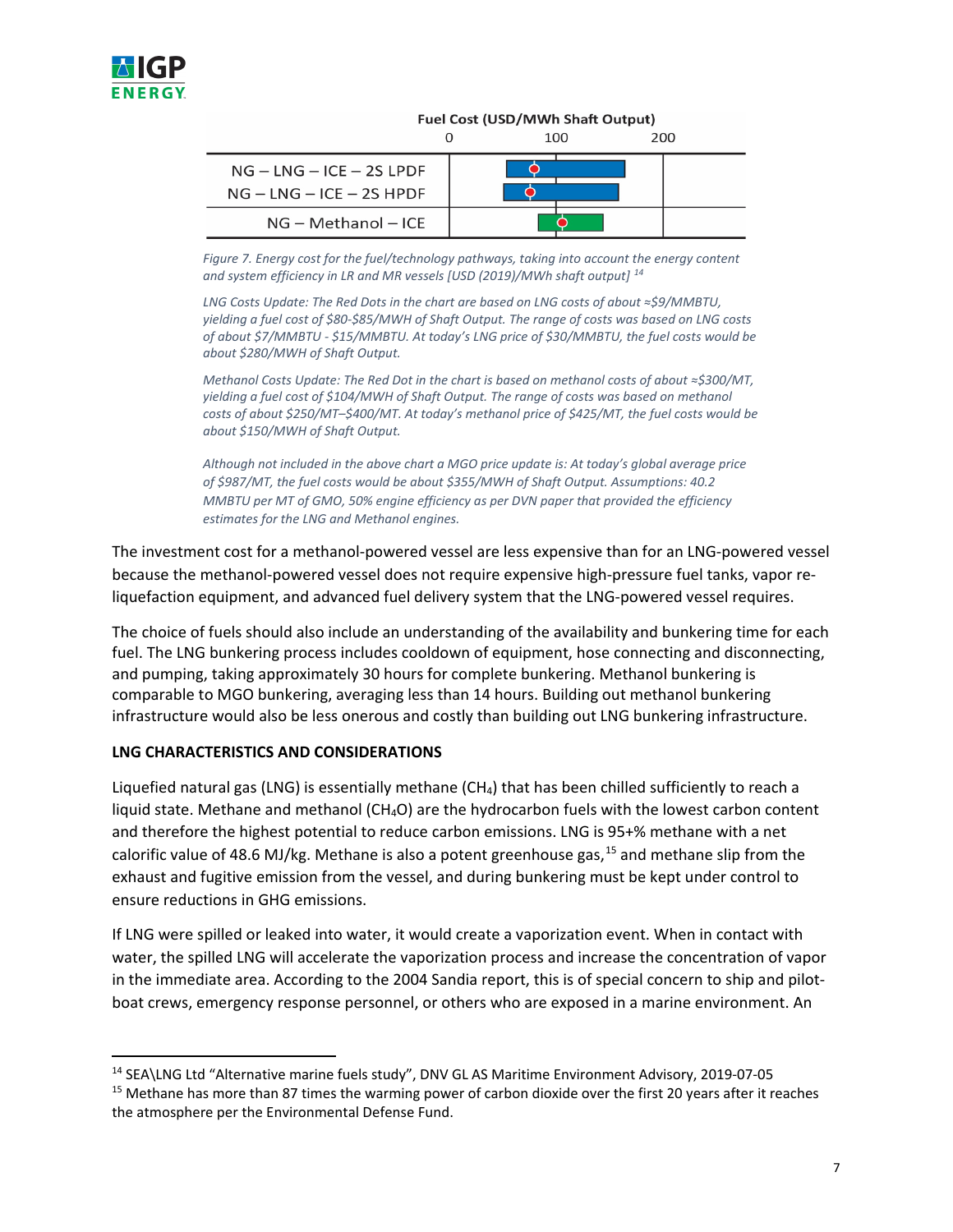

 $\overline{a}$ 

ignition source close to the origin of the spill is likely to cause ignition and result in rapid high-heat burn-off of natural gas vapors, rather than an explosion.<sup>[16](#page-7-0)</sup>

# **LNG COMBUSTION CONSIDERATIONS**

LNG is a clean-burning fuel in most respects. Anderson et al  $^{17}$  $^{17}$  $^{17}$  performed particle number size distribution and exhaust gas measurements onboard an LNG dual-fuel ship. They found that emissions of particles, NO<sub>X</sub>, and CO<sub>2</sub> were clearly lower when using LNG instead of marine fuel oils. Alanen et al, <sup>[18](#page-7-2)</sup> also observed lower particle emissions from an LNG engine, compared to marine diesel oil (MDO) or marine gas oil (MGO). Moreover, Peng et al <sup>[19](#page-7-3)</sup> observed 93%, 97%, and 92% reduction of emissions in particles, black carbon, and NO*X*, respectively, when changing from diesel fuel to LNG as a fuel. However, at the same time, the formaldehyde, carbon monoxide, and CH<sub>4</sub> outflow increased several-fold.

The emission of unburned methane emissions in marine engines (also called methane slip) depends on engine load; it is largest at lower loads. Methane slip emissions can impact climate change since methane has 87 times higher global warming potential than  $CO<sub>2</sub>$  over a time span of 20 years. As pointed out by Ushakov et al., methane slip had been previously ignored as a pollutant and GHG contributor, but has recently received more attention. A recently published study in the Environmental Science Journal of the American Chemical Society found in a multi-year study of LNG ships passing through a Baltic Sea passage measured concentration peaks  $\Delta CH_4/\Delta CO_2$  ranged from 1% to 9%. <sup>[20](#page-7-4)</sup>

The methane slip is caused by the trade-off of the emissions of  $NO<sub>X</sub>$  and  $CH<sub>4</sub>$ . A low pressure dual-fuel engine can be optimized to run with a minimal thermal loading, resulting in low  $NO<sub>X</sub>$  emissions. As  $NO<sub>X</sub>$ emissions are highly regulated but methane emissions have remained unregulated up to now, it is to be expected that shipping companies would run their LNG engines to minimize  $NO<sub>X</sub>$  emissions at the expense of creating higher CH<sub>4</sub> emissions. Stenersen and Thonstad  $^{21}$  $^{21}$  $^{21}$  reported that of LNG vessels in

<span id="page-7-0"></span><sup>&</sup>lt;sup>16</sup> "Guidance on Risk Analysis and Safety Implications of a Large Liquefied Natural Gas (LNG) Spill Over Water". Sandia National Laboratories. December 2004.

<span id="page-7-1"></span><sup>17</sup> Anderson, M.; Salo, K.; Fridell, E. Particle- and Gaseous Emissions from an LNG Powered Ship. Environ. Sci. Technol. 2015, 49, 12568– 12575, DOI: 10.1021/acs.est.5b02678

<span id="page-7-2"></span><sup>18</sup> Alanen, J.; Isotalo, M.; Kuittinen, N.; Simonen, P.; Martikainen, S.; Kuuluvainen, H.; Honkanen, M.; Lehtoranta, K.; Nyyssönen, S.; Vesala, H.; Timonen, H.; Aurela, M.; Keskinen, J.; Rönkkö, T. Physical Characteristics of Particle Emissions from a Medium Speed Ship Engine Fueled with Natural Gas and Low-Sulfur Liquid Fuels. Environ. Sci. Technol. 2020, 54, 5376– 5384, DOI: 10.1021/acs.est.9b06460

<span id="page-7-3"></span><sup>19</sup> Peng, W.; Yang, J.; Corbin, J.; Trivanovic, U.; Lobo, P.; Kirchen, P.; Rogak, S.; Gagne, S.; Miller, J. W.; Cocker, D. Comprehensive analysis of the air quality impacts of switching a marine vessel from diesel fuel to natural gas. Environ. Pollut. 2020, 266, 115404, DOI: 10.1016/j.envpol.2020.115404

<span id="page-7-4"></span><sup>&</sup>lt;sup>20</sup> T Grönholm, T Mäkelä, J Hatakka, J Jalkanen, J Kuula, T Laurila, L Laakso, and J Kukkonen. "Evaluation of Methane Emissions Originating from LNG Ships Based on the Measurements at a Remote Marine Station", Environ Sci Technol. 2021 Oct 19; 55(20): 13677–13686.

<span id="page-7-5"></span><sup>21</sup> Stenersen D.; Thonstad O. GHG and NO*<sup>X</sup>* emissions from gas fuelled engines; Report no OC2017 F-108; SINTEF Ocean AS: Norway, 2017.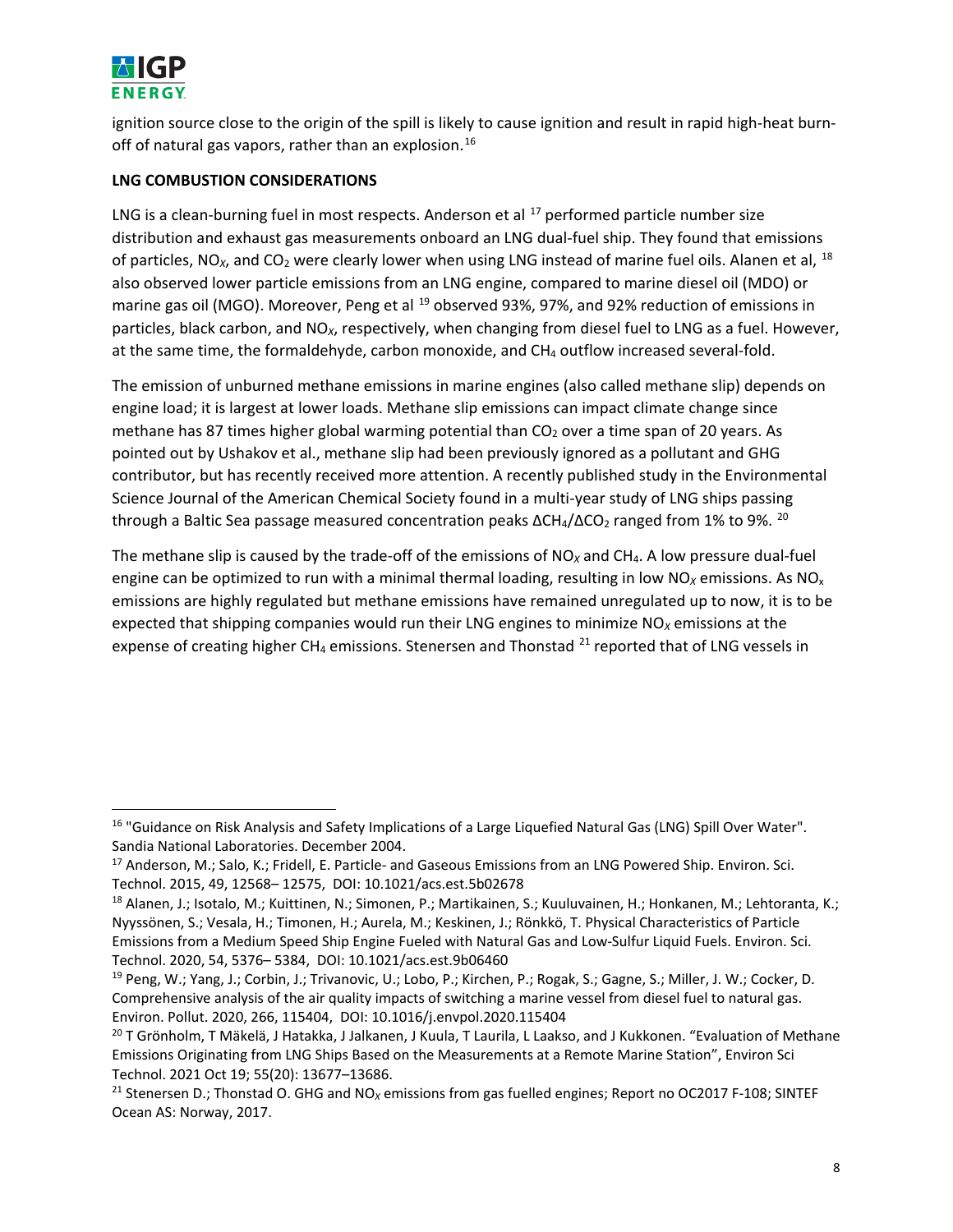

operation, 88% use low pressure dual-fuel engines<sup>[22](#page-8-0)</sup>. As measured, none of the vessels equipped with low pressure dual-fuel engines complied with the IMO Tier II or Tier III limits for methane emissions.<sup>[23](#page-8-1) [24](#page-8-2)</sup>

While the methane emissions from high-pressure dual-fuel engines were found to fulfill the goal of reducing the climatic impacts, the methane emissions originating from low pressure dual-fuel engines were found to be substantially high, with a potential for *increased* climatic impacts compared with using MGO.

Low pressure dual-fuel two stroke LNG LR and MR vessels have a thermal efficiency<sup>[25](#page-8-3)</sup> in the 48% range and methane slip of 0.32 kg CH<sub>4</sub>/MWh at 25% load and 0.131 kg CH<sub>4</sub>/MWh at 100% load while high pressure dual-fuel two stroke LNG ships exhibit a much lower methane slip of only 0.002 kg CH4/MWh. Smaller and intercostal ships that operate mostly with four stroke engines have lower efficiency and higher methane slip, however they are not considered here.<sup>[26](#page-8-4)</sup>

Methane slip varies as a function of engine load, with higher slip at lower loads. In the wake of the global port bottlenecks and higher fuel costs, shippers have responded by sailing as slower speeds, operating at low engine loads. As a result, current methane slips could be higher than estimated.

Taking only the global warming potential into account, experts suggest the ratio of the emissions ΔCH<sub>4</sub>/ΔCO<sub>2</sub> originating from LNG powered ships should not exceed 1.4%,<sup>[27](#page-8-5)</sup> but no emission directives or standards are currently in place to directly regulate the methane slip for marine LNG engines.<sup>[28](#page-8-6)</sup> However, studies by Det Norske Veritas (DNV)<sup>[29](#page-8-7)</sup> urge that they be prepared, to mitigate the climatic impacts related to the methane slip and fugitive emissions in LNG-powered shipping.

# **LNG VESSEL CONSIDERATIONS**

l

LNG has taken an early foothold as an alternative marine fuel. Despite this positive sentiment, the high investment cost for LNG storage systems is commonly cited as one of the major challenges in switching to LNG.

LNG's specific energy of 48.6 MJ/kg is higher than marine oil fuels. The boiling point of LNG is approximately -162°C at 1 bar absolute pressure. The design of LNG storage tanks has to adhere to the

<span id="page-8-0"></span> $^{22}$  As of 2019 only 90 of the more than 750 LNG-fueled ships in service or on order use HPDF engines.

<span id="page-8-1"></span><sup>&</sup>lt;sup>23</sup> IMO Annex VI Tier 2 limits range from 14.4 to 7.7 g/kWh, while Tier 3 limits range from 3.4 to 1.96 g/kWh.

<span id="page-8-2"></span><sup>&</sup>lt;sup>24</sup> T Grönholm, T Mäkelä, J Hatakka, J Jalkanen, J Kuula, T Laurila, L Laakso, and J Kukkonen. "Evaluation of Methane Emissions Originating from LNG Ships Based on the Measurements at a Remote Marine Station", Environ Sci Technol. 2021 Oct 19; 55(20): 13677–13686.

<span id="page-8-4"></span><span id="page-8-3"></span><sup>&</sup>lt;sup>25</sup> Thermal efficiency is the ratio of the net work output to the heat input.<br><sup>26</sup> Olmer, N., Comer, B., Roy, B., Mao, X., & Rutherford, D. (2017). Greenhouse gas emissions from global shipping, 2013-2015. Retrieved from the International Council on Clean Transportation website: https://theicct.org/sites/default/

<span id="page-8-5"></span><sup>&</sup>lt;sup>27</sup> T Grönholm, T Mäkelä, J Hatakka, J Jalkanen, J Kuula, T Laurila, L Laakso, and J Kukkonen. "Evaluation of Methane Emissions Originating from LNG Ships Based on the Measurements at a Remote Marine Station", Environ Sci Technol. 2021 Oct 19; 55(20): 13677–13686.

<span id="page-8-6"></span><sup>&</sup>lt;sup>28</sup> Ushakov, S.; Stenersen, D.; Einang, P. M. Methane slip from gas fueled ships: a comprehensive summary based on measurement data. Journal of Marine Science and Technology 2019, 24, 1308– 1325, DOI: 10.1007/s00773- 018-00622-z<br><sup>29</sup> DNV operates as a quality assurance and risk management company. The Company offers supply chain, data

<span id="page-8-7"></span>management, technical assurance, software, and advisory services worldwide.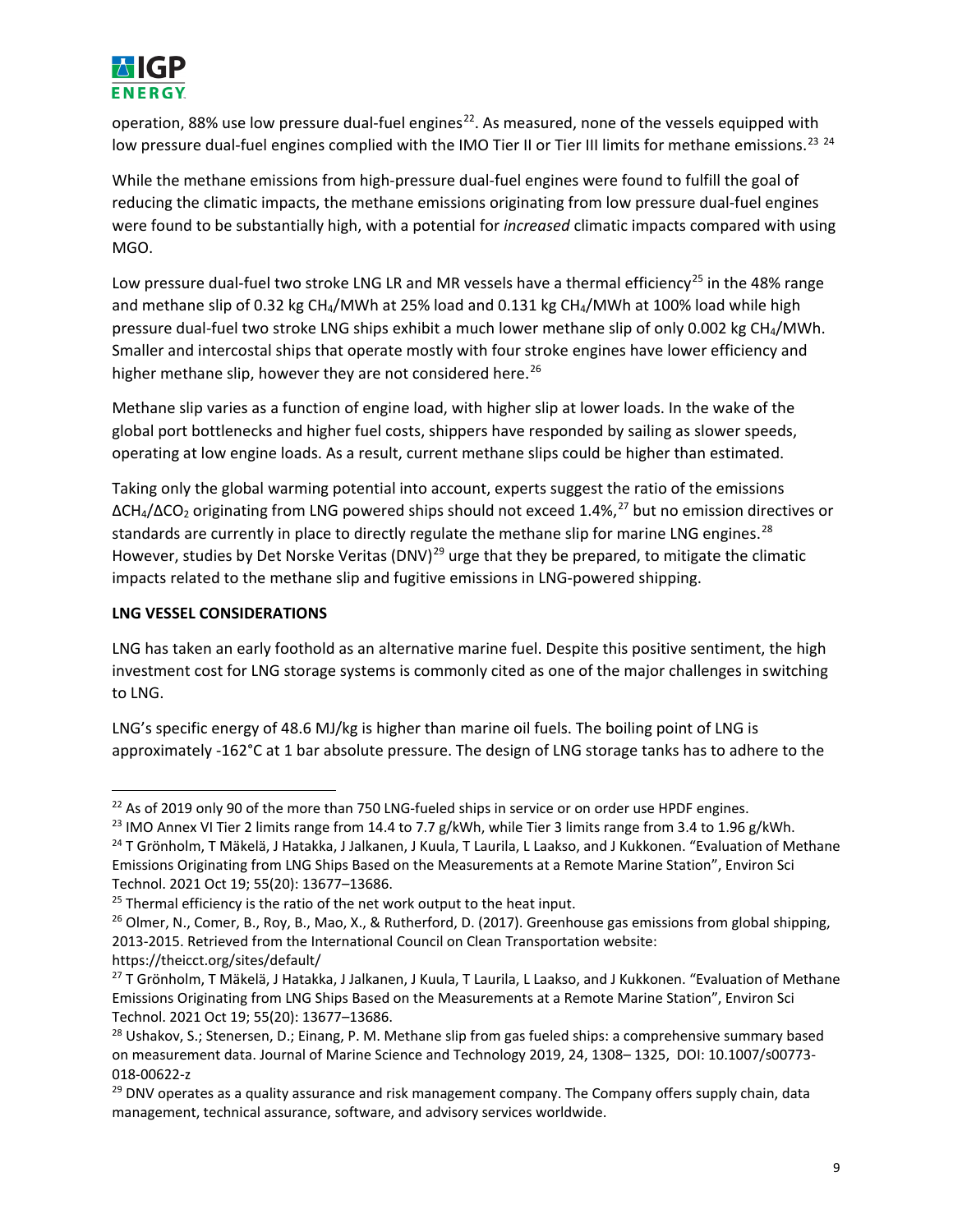

 $\overline{\phantom{a}}$ 

various codes. The type, size and tank locations are important considerations. LNG itself has a density of 450kg/m<sup>3</sup>. However, when additional tankage sizes and shapes along with associated equipment are considered, LNG requires approximately 3-4 times the storage space required for MGO.<sup>[30](#page-9-0)</sup>

As heat leaks into the tank, LNG evaporates (i.e. boils off) and slowly increases the tank pressure due to the boil-off gas. The classification society requirement for a minimum holding time of 15 days regulates the minimum insulation requirements for an LNG storage tank. A rectangular or prismatic tank is optimal with respect to space utilization, but it cannot easily withstand internal pressure without adding stiffeners, etc., which add considerable weight and manufacturing effort. Therefore, most LNG tanks are cylindrical/spherical, taking up more space than a rectangular tank would. The challenge to engineers is a set of problems referred to as packing density. The upper bounds of an ordered packing densities of basic 3D objects is cube (1.0) > cylinder and spherocylinder (0.9069) > sphere (0.7405). Since ideal LNG tanks fall in the latter two shapes there will be wasted space when fitting them in rectilinear spaces.

For decades, the standard storage system for transporting various liquid hydrocarbons at low temperatures has been the IGC Code Type-C austenitic steel pressure vessels<sup>[31](#page-9-1)</sup>. Vacuum-insulated LNG storage tanks are normally fitted with 250−300 mm annular space, despite the lower thermal conductivity. An additional constraint comes from the need to install the interconnecting pipes in the annular space. In installations where fast LNG bunkering time is a necessity, the large bunkering pipes may result in an even bigger annular space.

Of the two possibilities, above or below deck, the above-deck LNG storage location is less complex and less expensive. The below-deck LNG storage location requires zoned separation from other spaces, explosion-proof appliances, dedicated ventilation systems, and, in general, more controls. LNG cannot be placed wing tanks<sup>[32](#page-9-2)</sup> or double bottom tanks<sup>[33](#page-9-3)</sup> and thus the volume requirements are many times that of storing MGO. Above deck locations, well away from the vessel's roll and pitch centers, invite greater sloshing and possibly greater structural stress requiring additional supports.

Heat related boil-off gas increases the pressure in the storage tanks, the tanks are designed to handle higher pressures and are fitted with pressure relief valves to allow venting of gas to the atmosphere if the pressures become excessive. For very large tanks, the evaporation rate may be as low as 0.1% of stored LNG per day; for smaller tanks it may be as high as 0.25% per day. Venting boil-off gas into the atmosphere is undesirable from an economic, environmental, and safety perspective and is therefore only allowed in emergency situations and is not permitted as a method for routine pressure control. Venting of the gas is undesirable from an economic, environmental, and safety perspective. The more volatile components of LNG (methane and nitrogen)<sup>[34](#page-9-4)</sup> boil off first, changing the composition and quality of LNG over time. This is known as ageing.

<span id="page-9-0"></span><sup>&</sup>lt;sup>30</sup> The Naval Architect: July/Aug 2019, Journal of the Royal Institution of Naval Architects, London

<span id="page-9-1"></span><sup>&</sup>lt;sup>31</sup> International Code of the Construction and Equipment of Ships Carrying Liquefied Gases in Bulk (IGC Code), adopted by resolution MSC.5 (48), has been mandatory under SOLAS chapter VII since 1 July 1986.

<span id="page-9-2"></span><sup>&</sup>lt;sup>32</sup> Wing tanks are on the sides of the vessel within the bottom wing of each cargo hold

<span id="page-9-3"></span><sup>&</sup>lt;sup>33</sup> Double bottom tank is fitted between the forward collision bulkhead and the after peak bulkhead. It's top or `inner bottom' forms the deck of the cargo holds and continues out to the ship's side.<br><sup>34</sup> LNG specification are 85-97mole % Methane, 4 mole % Butane, 0.2 mole % Pentane and 1,24 mole % Nitrogen

<span id="page-9-4"></span>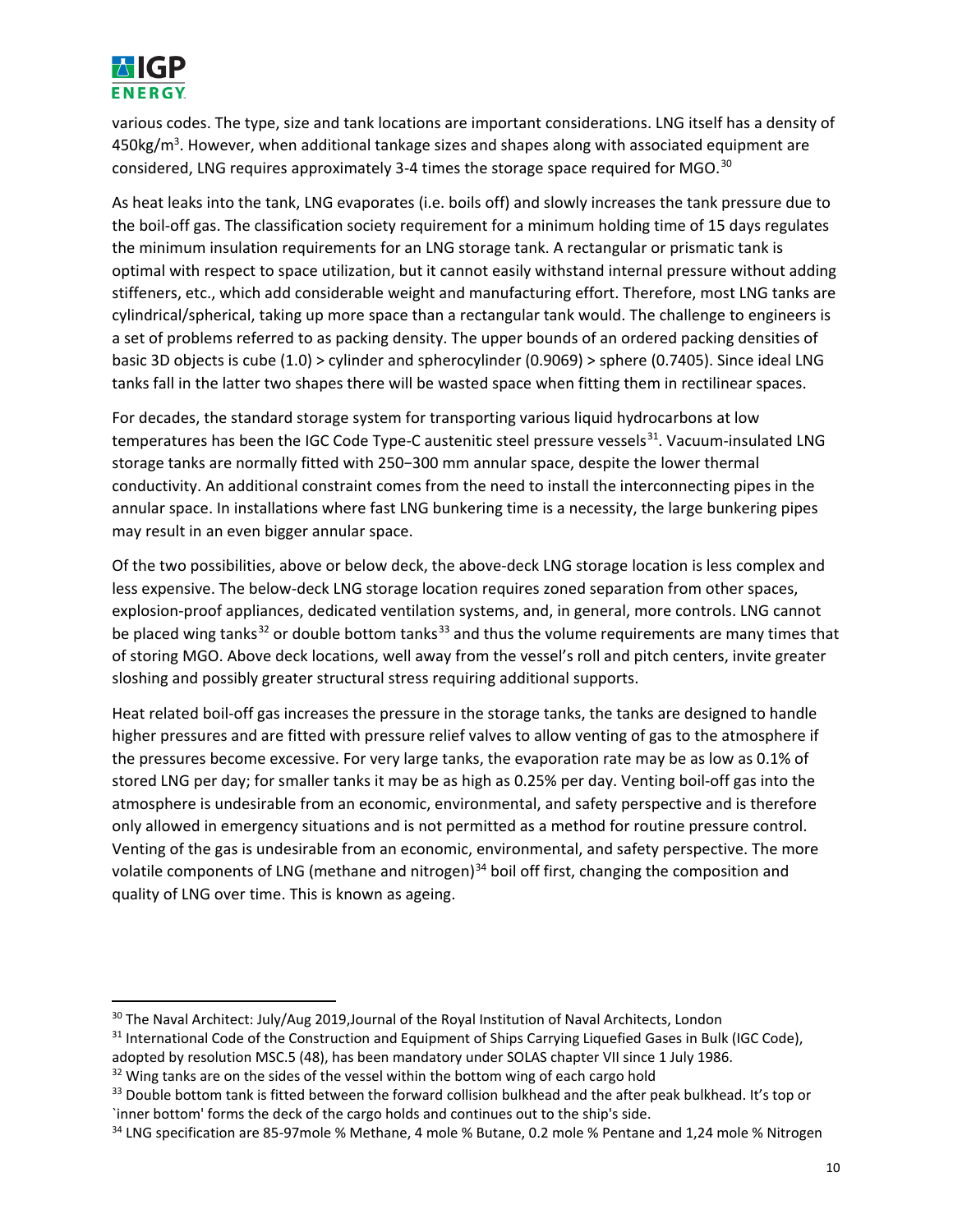

Some methods to manage the boil-off gas are:

Re-Liquefaction of the gas to LNG. This can be by a direct system, where the gas is compressed and condensed before being returned to the tank. An indirect system condenses or cools the gas with an external refrigerant, without being compressed.

Burning off the excess gas in a thermal oxidizer. On an LNG-fueled vessel, this is primarily done by feeding the excess gas to other engines. If the boil-off gas exceeds the rate at which it can be used, the gas can be fed to a gas combustion unit, which burns the gas in a controlled matter. No useful energy can be recovered from burning the gas in this method.

The location of tanks is important from a safety perspective, with their position being restricted by IMO guidelines. The tanks have to be well insulated, and a surrounding safe area is required in case of accidental spillage.

# **METHANOL CHARACTERISTICS AND CONSIDERATIONS**

Methanol is predominately used as a chemical building block for hundreds of everyday products and is fast emerging as an attractive option for shipping companies looking to reduce their carbon footprint and to meet other sector-wide emissions targets. As methanol is the most transported chemical, many fleets are already familiar with its handling. Methanol has a net calorific value of 19.9 MJ/kg. Methanol is a colorless liquid at ambient temperature and pressure with a characteristic pungent odor. Methanol has the highest hydrogen-to-carbon ratio of any liquid fuel and the most oxygen, a relationship that potentially lowers the  $CO<sub>2</sub>$  emissions from combustion when compared to conventional fuel oils. When used as the primary fuel, methanol can reduce  $CO<sub>2</sub>$  emissions by around 18% compared to MGO. However, methanol use has the potential to approach carbon-neutral when manufactured in a green production process that constructs methanol using recycled CO<sub>2</sub> and Hydrogen obtained from water hydrolysis powered by renewable electricity.

Methanol fuel is a liquid at ambient conditions, making it simpler to handle and closer in operation to conventional bunker vessels. Methanol is supported by the International Maritime Organization in its recent adoption of safe handling guidelines under the IGC Code for low flashpoint fuels<sup>[35](#page-10-0)</sup>. In addition to methanol being traded and transported in chemical carriers for many years, there is also the experience of the offshore support vessel and platform supply vessel fleets handling methanol for the offshore industry, which can therefore also be reference points for the wider adoption of methanol as a bunker fuel. Methanol is a widely traded commodity with an existing global distribution network that could be easily leveraged to support marine fuel bunkering.

If spilled or leaked into the environment, Methanol has significantly less environmental impact than conventional hydrocarbon fuels. It dissolves readily in water, and only very high concentrations in the environment create lethal conditions or effect on the local marine life. Methanol in the ocean is common, produced naturally by phytoplankton, and is readily consumed by bacteria microbes, thus entering and supporting the food chain.<sup>[36](#page-10-1)</sup>

<span id="page-10-1"></span><span id="page-10-0"></span><sup>35</sup> The International Code of Safety for Ship Using Gases or Other Low-flashpoint Fuels is to provide an international standard for ships, other than vessels covered by the IGC Code, operating with gas or low-flashpoint liquids as fuel. <sup>36</sup> Panos Koutsourakis "Fueling a low carbon future with methanol as a marine fuel" World Oil, Gulf Publishing Company 7/28/2021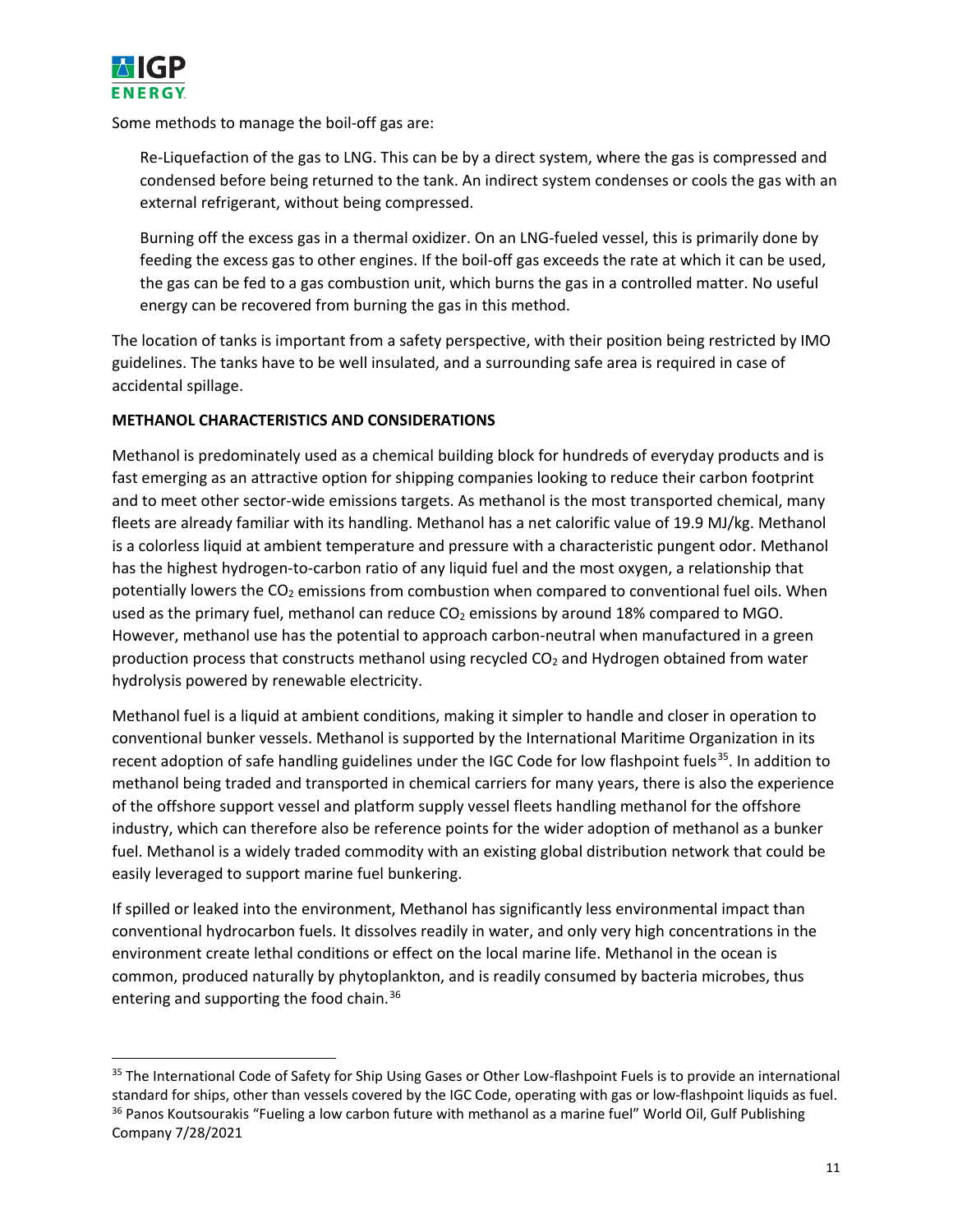

# **METHANOL COMBUSTION CONSIDERATIONS**

Methanol is a sulfur free, toxic, corrosive, and liquid fuel in the ambient state. It requires up to twice the bunkering space as marine gas oil (MGO). According to MAN engines, the corrosive characteristics and formaldehyde generation of methanol fuel can be easily solved in the currently operated two- and fourstroke marine diesel engines. A dual-fuel engine with 89% methanol and 11% marine diesel oil will comply with the required IMO emission regulations and would generate reductions in NO*X*, SO*X*, CO, CO2 and PM emissions of 76.78%, 89%, 97%, 18.13%, and 82.56%, respectively. Since the methanol molecule contains no carbon-carbon bonds, it does not produce particulate matter or soot when burned, resulting in smokeless operation. [37](#page-11-0) [38](#page-11-1) [39](#page-11-2)

According to gas/particle partitioning of semi-volatile organic compounds in the atmosphere<sup>40</sup>, methanol, which has a vapor pressure of 127 mm Hg at  $25^{\circ}$ C, <sup>[41](#page-11-4)</sup> is expected to exist solely as a vapor in the ambient atmosphere. Vapor-phase methanol is degraded in the atmosphere by reaction with photochemically-produced hydroxyl radicals; the half-life for this reaction in air is estimated to be several hours.<sup>[42](#page-11-5)</sup> Methanol vapor has no GWP value. The major degradation product from reaction with hydroxyl radicals is formaldehyde<sup>[43](#page-11-6)</sup>. In the air, formaldehyde breaks down in sunlight to form carbon monoxide in approximately one hour. [44](#page-11-7)

# **METHANOL VESSEL CONSIDERATIONS**

Methanol's specific energy of 19.9 MJ/kg is much lower than that of LNG yet has roughly about half the storage density to LNG when considering its pressurized and/or refrigerated tanks, etc.

Methanol is a liquid at atmospheric pressure between -93°C and 65°C, making storage less expensive when compared to LNG. Given specific energy densities and space requirements for storage, methanol and LNG are similar in terms of effective energy density.

Methanol-fueled new builds also cost less than an LNG ship, according to engine builders MAN Energy Solutions and Wärtsilä. Kjeld Aabo, Director New Technology's two-stroke promotion, MAN Energy Solutions, stated that a 54,300m<sup>3</sup> capacity product tanker with methanol-fueled engines adds about 10% to new build price. The same vessel running on LNG would cost 22% more.<sup>[45](#page-11-8)</sup> MAN, which first unveiled and tested a methanol dual-fuel engine in 2016 and has a current order book of 23 ME-LGIM™ engines,  $46$  says methanol emits 8% less  $CO<sub>2</sub>$  than an HFO Tier II engine.

<span id="page-11-0"></span><sup>&</sup>lt;sup>37</sup> N Ammar "An environmental and economic analysis of methanol fuel for a cellular container ship" Transport and Environment, Volume 69, 2019, Pages 66-76, doi.org/10.1016/j.trd.2019.02.001.

<span id="page-11-1"></span><sup>&</sup>lt;sup>38</sup> F. Murena et al."Impact on air quality of cruise ship emissions in Naples, Italy" Atmos. Environ. (2018)

<span id="page-11-2"></span><sup>&</sup>lt;sup>39</sup> B. Dragović et al. "Ship emissions and their externalities in cruise ports" Transp. Res. Part D: Transp. Environ. (2018)

<span id="page-11-3"></span><sup>40</sup> Bidleman TF; Environ Sci Technol 22: 361-367 (1988).

<span id="page-11-4"></span><sup>41</sup> Boublik T et al, eds; The Vapour Pressures of Pure Substances. 2nd rev ed. Amsterdam: Elsevier p. 57 (1984).

<span id="page-11-5"></span><sup>42</sup> Atkinson R et al; Atmos Chem Phys 6: 3625-4055 (2006)

<span id="page-11-6"></span><sup>43</sup> Grosjean D; J Braz Chem Soc 8: 433-442 (1997).

<span id="page-11-7"></span><sup>44</sup> D Kaden, C Mandin, G Nielsen, and Wolkoff, "WHO Guidelines for Indoor Air Quality", 2010.

<span id="page-11-8"></span>https://www.ncbi.nlm.nih.gov/books/NBK138711/<br><sup>45</sup>"Methanol-fueled ships less costly to build and operate than those burning LNG" Pollution Solutions, Aug 02 2021 https://www.pollutionsolutions-online.com/news/air-clean-up/16/seabornecomms/methanol-fuelled-ships-<br>less-costly-to-build-and-operate-than-those-burning-lng/55830

<span id="page-11-9"></span><sup>&</sup>lt;sup>46</sup> The MAN B&W ME-LGIM engine is a dual-fuel methanol injected engine.